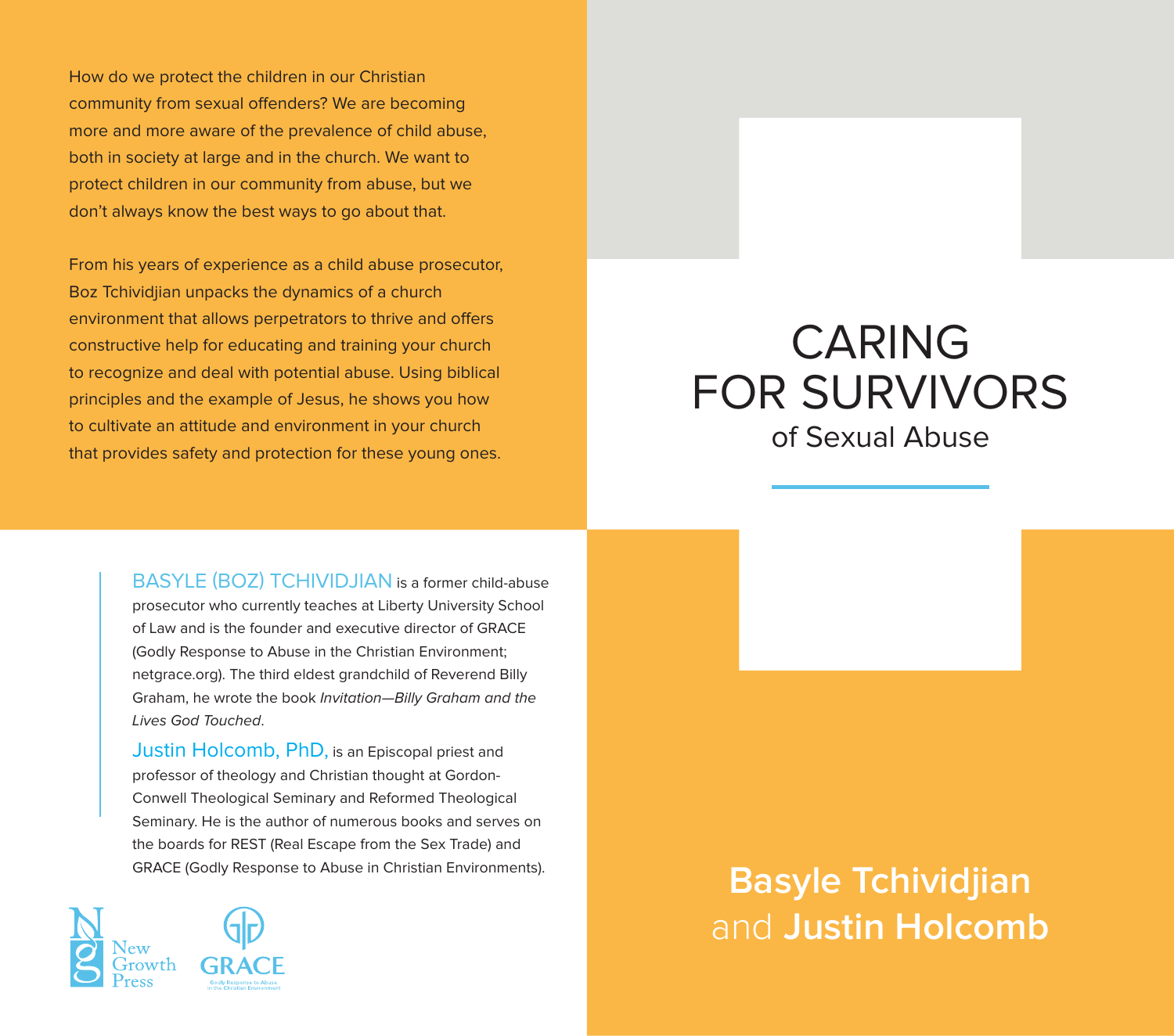# Caring for Survivors of Sexual Abuse

Basyle Tchividjian and Justin S. Holcomb

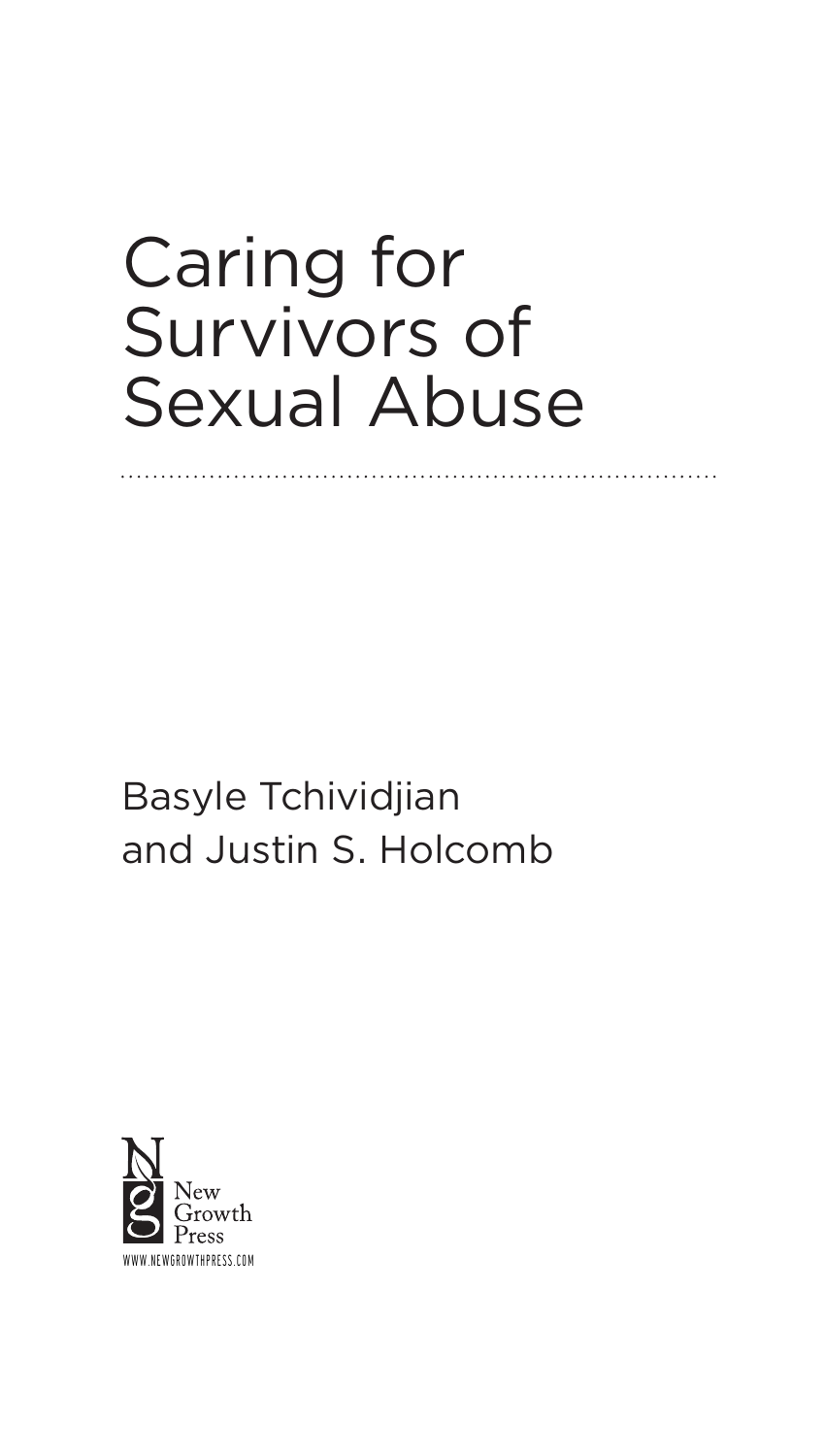New Growth Press, Greensboro, NC 27404 www.newgrowthpress.com Copyright © 2017 by Basyle Tchividjian and Justin S. Holcomb

All rights reserved. No part of this publication may be reproduced, stored in a retrieval system, or transmitted in any form by any means, electronic, mechanical, photocopy, recording, or otherwise, without the prior permission of the publisher, except as provided by USA copyright law.

All Scripture quotations, unless otherwise indicated, are taken from *The Holy Bible, English Standard Version*® (ESV®), copyright © 2000, 2001 by Crossway Bibles, a division of Good News Publishers. Used by permission. All rights reserved.

Cover Design: Trish Mahoney, themahoney.com

ISBN 978-1-945270-68-0 (Print) ISBN 978-1-945270-69-7 (eBook)

Library of Congress Cataloging-in-Publication Data on file

Printed in China

24 23 22 21 20 19 18 17 1 2 3 4 5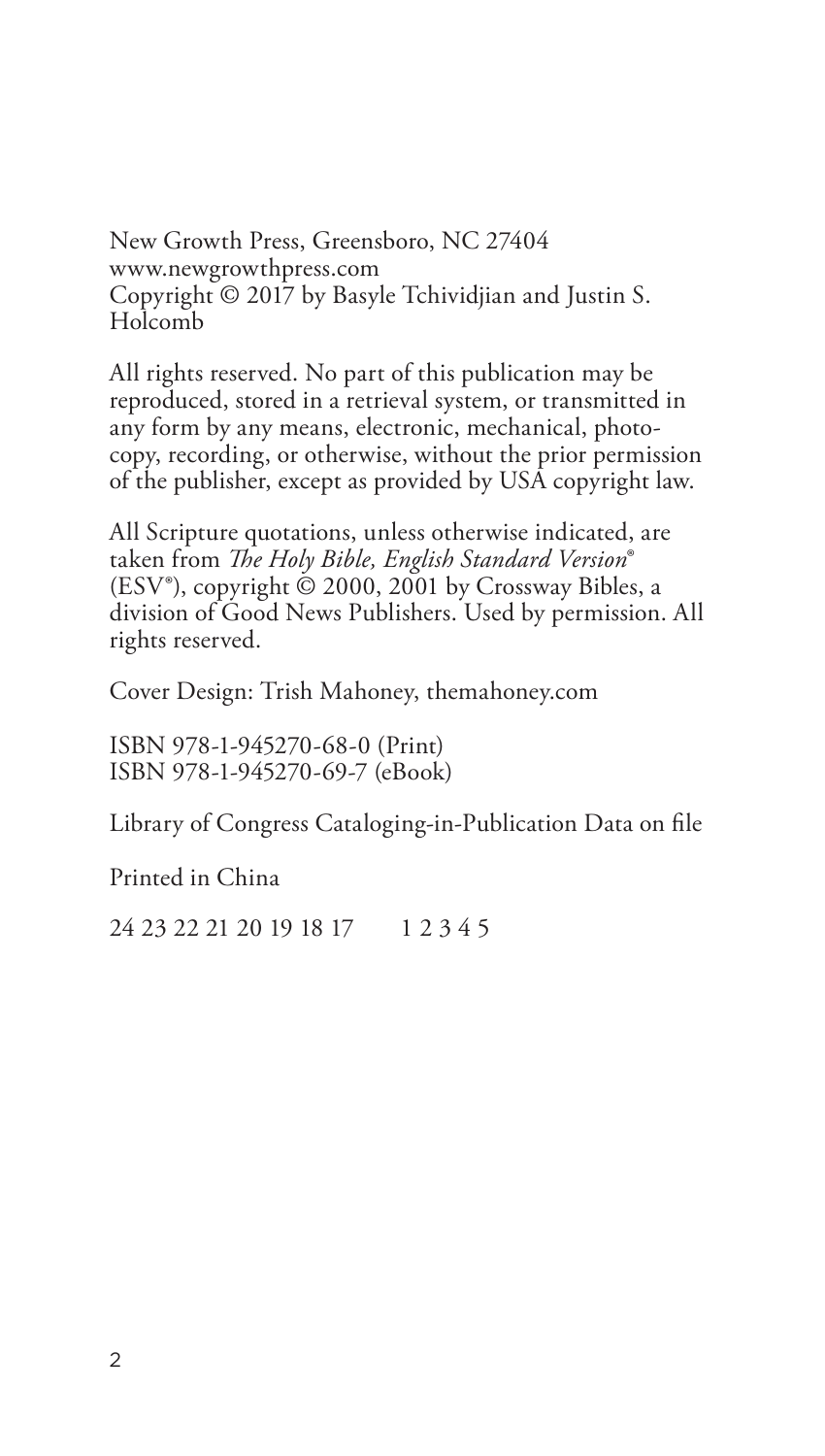Then children were brought to him that he might lay his hands on them and pray. The disciples rebuked the people, but Jesus said, "Let the little children come to me and do not hinder them, for to such belongs the kingdom of heaven." Matthew 19:13–15

The tenderness and care Jesus showed for children is an expression of God's heart toward the small, the weak, and the vulnerable, as seen throughout the Old Testament. In this passage, we see several things: Jesus's value of children, his advocacy on behalf of children, and his admonition to those who prevent children from his presence. This passage is perhaps one of the most sobering illustrations of how we can spend a lot of time with Jesus and still overlook the intrinsic value of those who are greatly esteemed and loved by him. It's not that the disciples didn't care about these children; it appears that they acted on a belief that the little ones interrupting Jesus were simply less important than the adults who were in the audience.

The response of Jesus to the disciples' rebuke could not have communicated more clearly how much he treasures those whom others overlook or disregard. He demonstrates this same beautiful love over and over again in Scripture. In spite of Jesus's expansive value statements about children, the narrative of the above passage can continue to be true today. Although God has placed an enormous importance on children and the vulnerable, his followers often respond to them with rebuke and marginalization.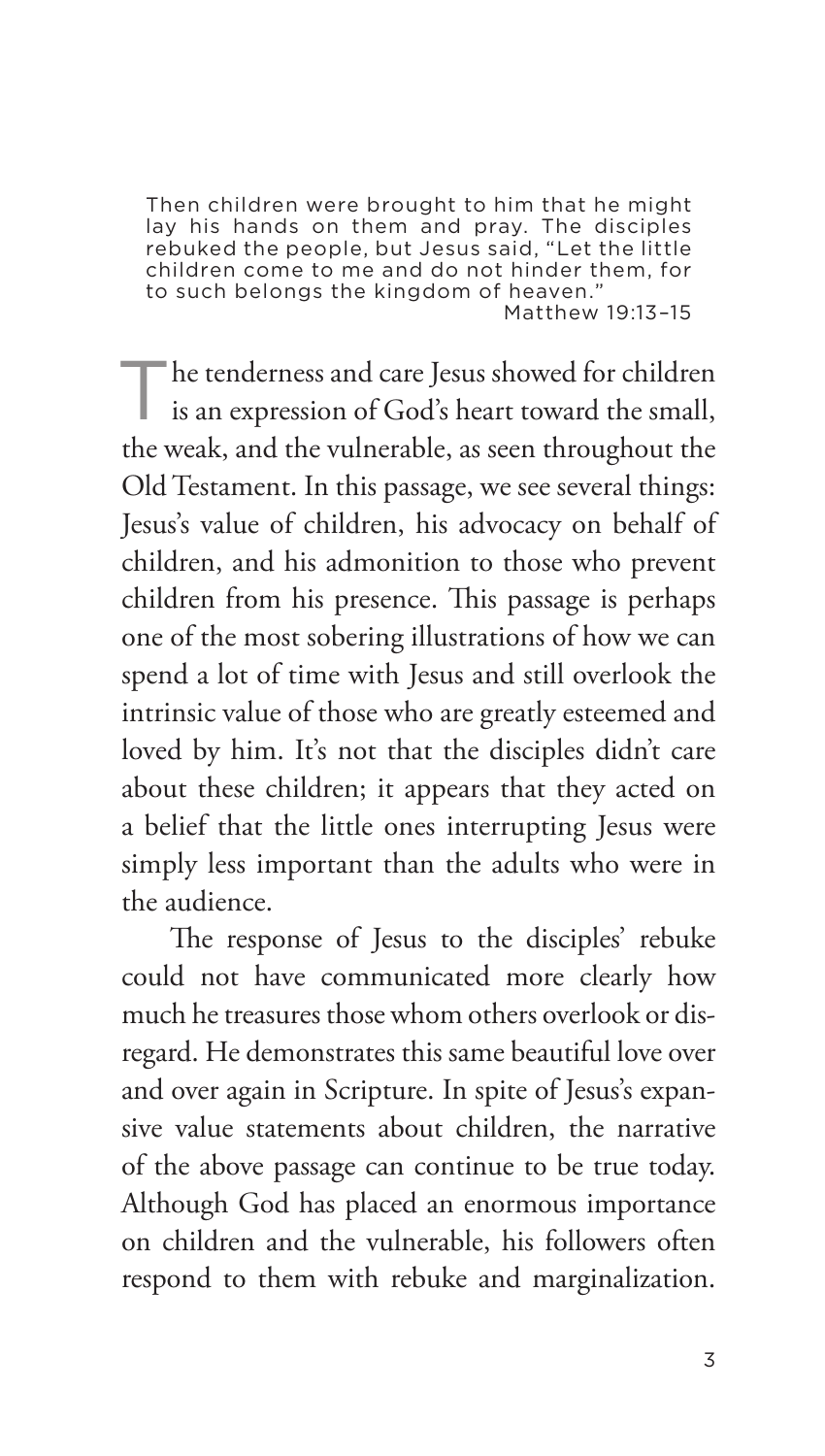The church must quickly learn to course-correct, particularly in its response to survivors of abuse. A church reluctant to acknowledge and embrace this truth not only hurts others, but also exposes our failure to grasp the heart of the gospel message.

It is important to note that the children in this passage were rebuked by those who were closest to Jesus—his disciples. These individuals spent three years walking alongside Jesus, learning from him, and witnessing his amazing miracles. One might have expected that those who had spent so much time with Jesus would have advocated on behalf of those who are highly valued by him. Instead, their actions demonstrated a lack of care and value for these vulnerable ones. In fact, there was only one person in the crowd that day that advocated on behalf of those who had been rebuked and marginalized by the crowd. Fortunately, that one person was Jesus—the God of the universe. In that moment in time, Jesus taught all of us the importance and value of noticing, welcoming, and caring for the vulnerable amongst us. That includes children and those who have suffered from abuse.

#### Scripture's Call to Care for Children

Before Jesus walked the earth, part of God's law, given at Mt. Sinai, was that no one should "mistreat any widow or fatherless child" (Exodus 22:22). Indeed, God is one who "executes justice for the fatherless" (Deuteronomy 10:18) and curses anyone who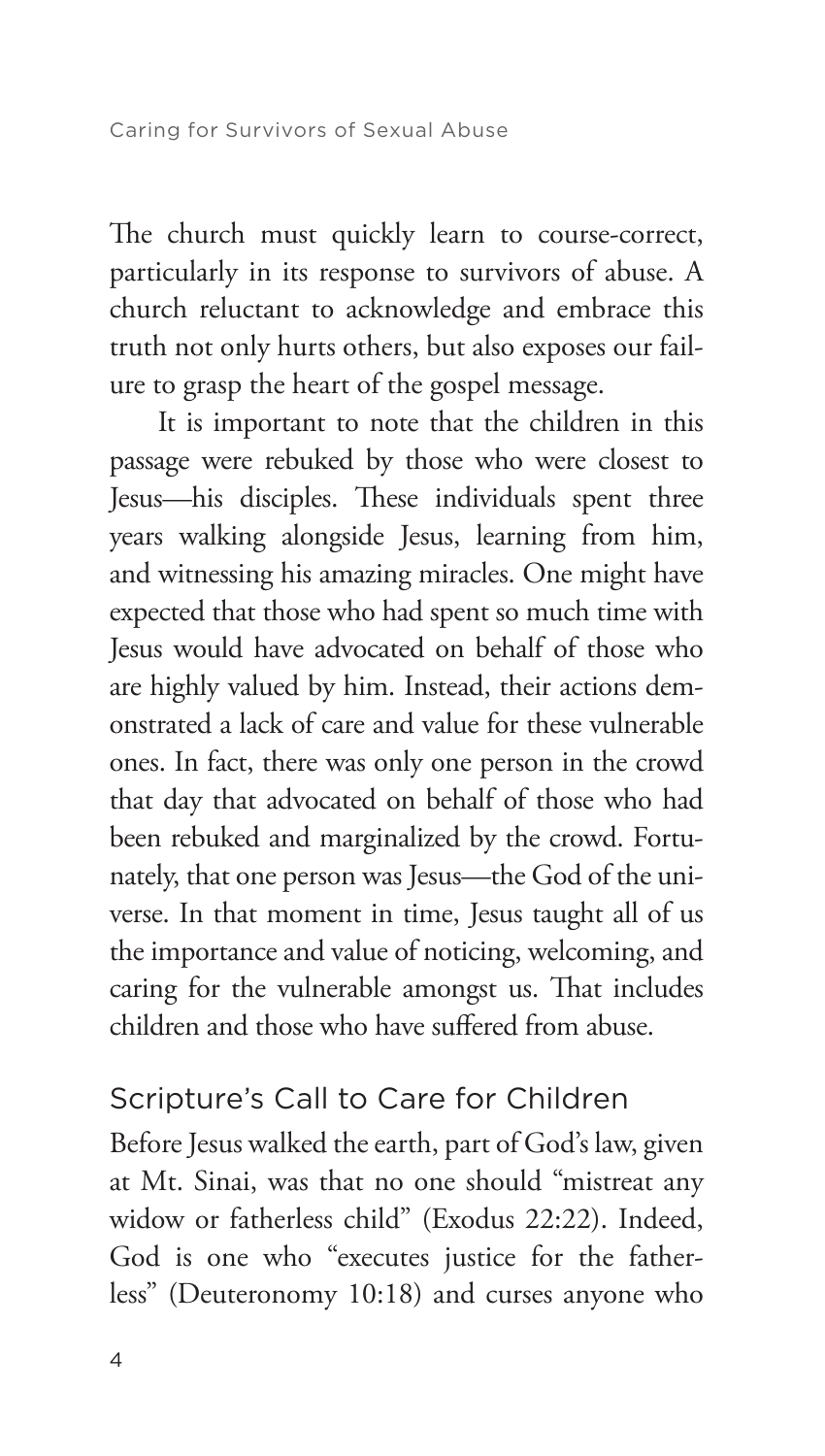perverts the justice due to orphans (Deuteronomy 27:19). The Lord says that no one should do wrong or be violent toward innocent children and orphans (Jeremiah 22:3). Not only does God want his people to love and care for children, but they are called to do everything in their power to stop those who try to hurt, abuse, or oppress them. "Learn to do good; seek justice, correct oppression; bring justice to the fatherless, plead the widow's cause" (Isaiah 1:17). Children are a gift from God (Psalm 127:3) and a blessing, and are to be loved, discipled, and cared for.

## Jesus Values Children

As mentioned above, in his ministry, Jesus showed striking interest in and love for children. To the surprise of his disciples, he often included them in his teaching. When the disciples came to Jesus asking him which one of them was going to be the greatest in Christ's kingdom, Jesus called a child to himself (Matthew 18:2) and said, "whoever humbles himself like this child is the greatest in the kingdom of heaven" (Matthew 18:4). Jesus went on, telling his followers that part of their duty is to receive little children: "Whoever receives one such child in my name receives me" (Matthew 18:5). In Mark 10, Jesus upholds childlike faith as admirable: "Truly, I say to you, whoever does not receive the kingdom of God like a child shall not enter it" (Mark 10:15; cf. Luke 18:17).